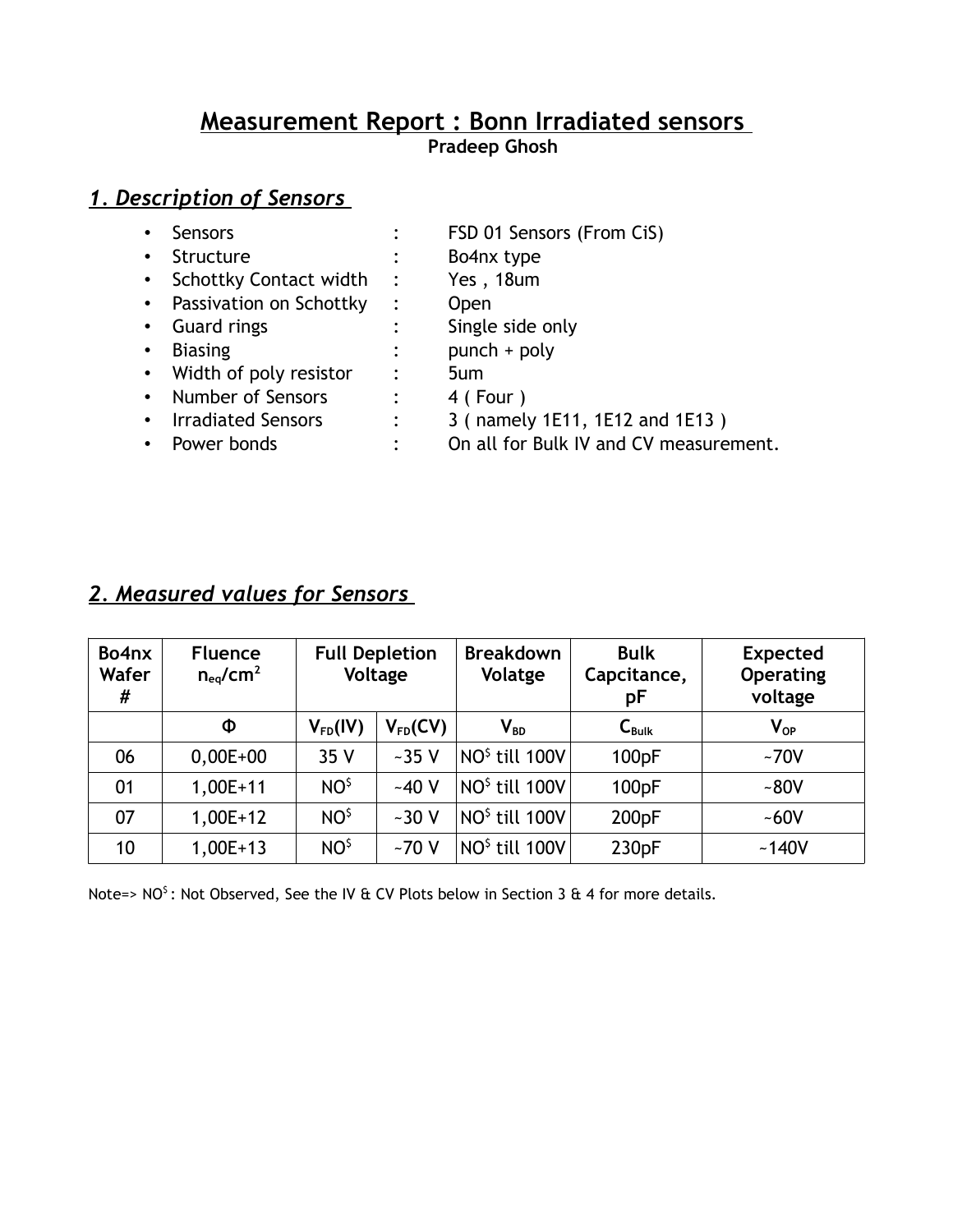## *3. Plots for IV Curves*

The IV measurement was done using Keithley 6487 source meter and associated LabVIEW program upto 100V for all the sensors.



#### **3.1 Wafer 06 bo4nx Zero Fluence**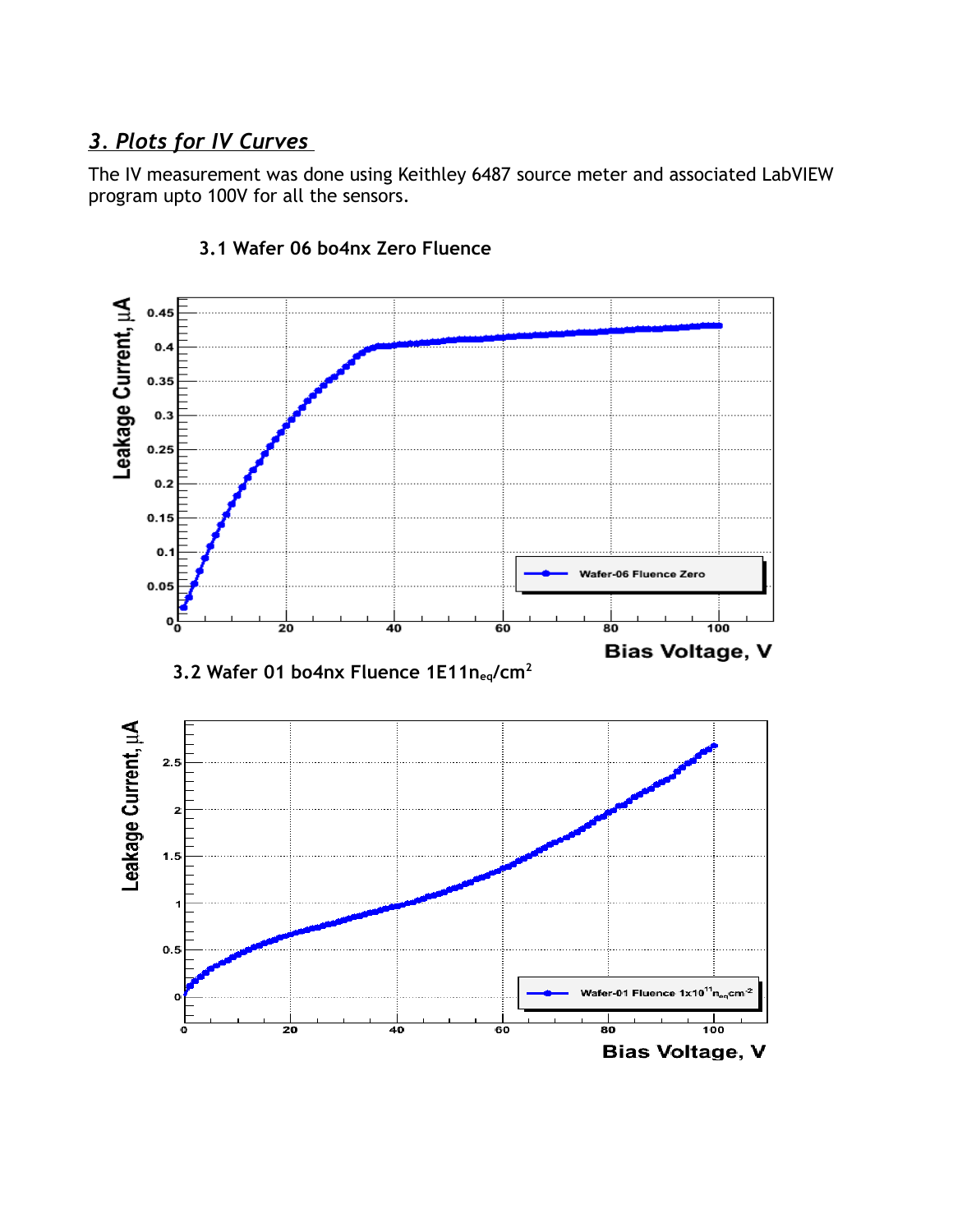### **3.3 Wafer 07 bo4nx Fluence 1E12neq/cm<sup>2</sup>**



**3.4 Wafer 10 bo4nx Fluence 1E13neq/cm<sup>2</sup>**

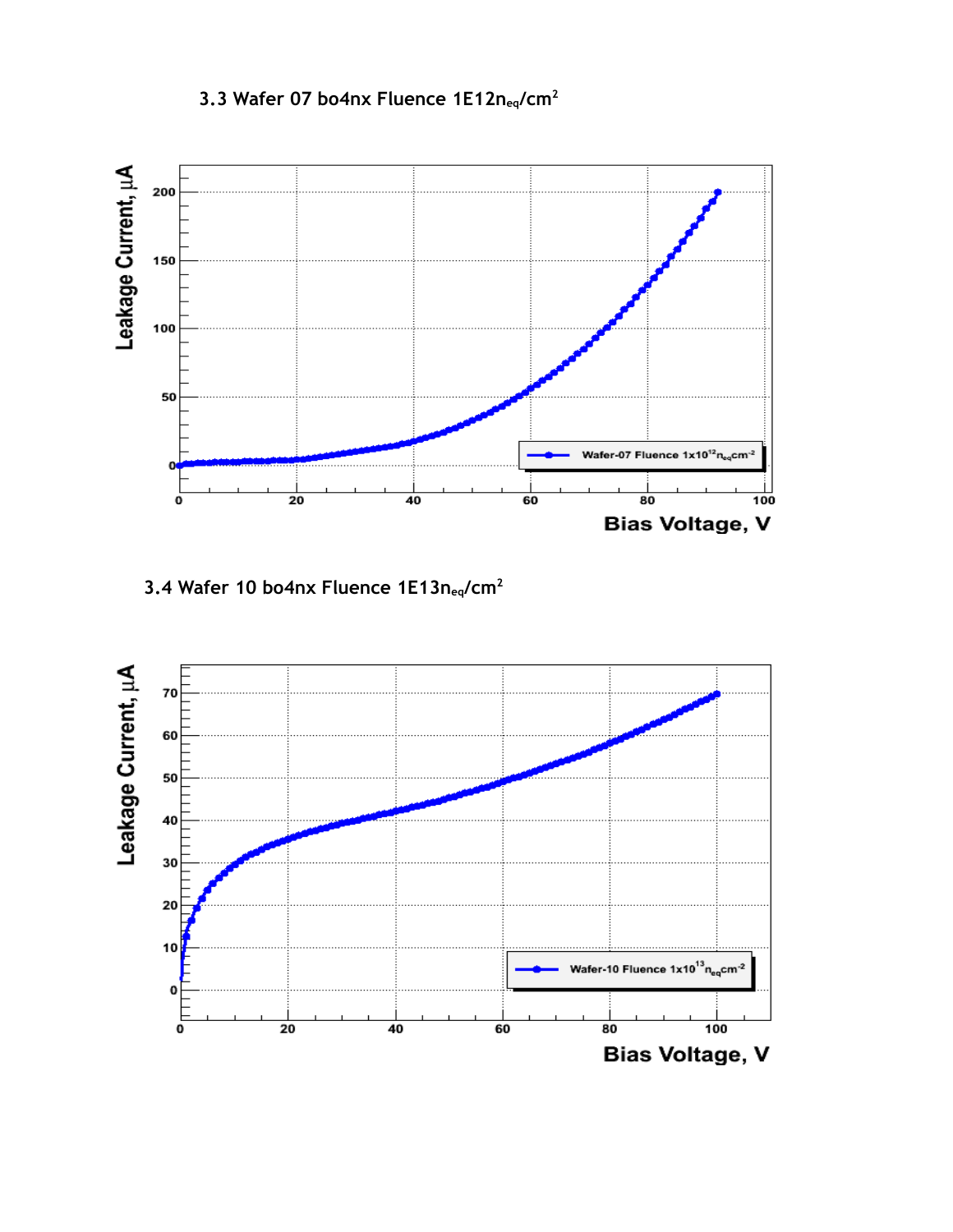## *4 . Plots for CV Curves*

The CV measurement was done using Keithley 6487 source meter and associated LabVIEW program at 5kHz frequency till 100V for all the sensors.



4.1 **Wafer 06 bo4nx Zero Fluence**

4.2 **Wafer 01 bo4nx Fluence 1E11 neq/cm<sup>2</sup>**